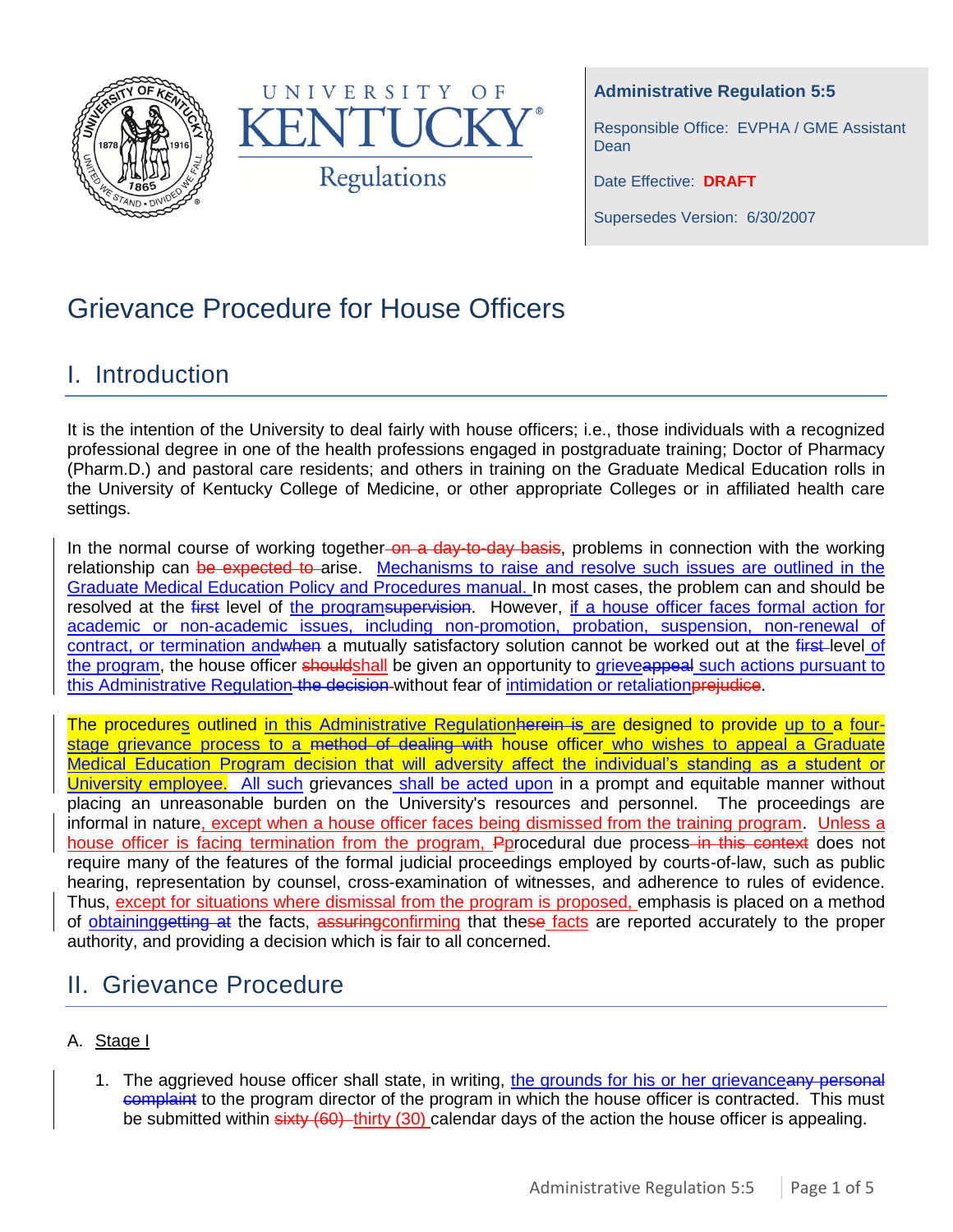- 2. If a house officer's appeal raises a complaint related to harassment or discrimination, the program director shall notify the Office of Institutional Equity and Equal Opportunity (see AR 6:1).
- 2.3. The grievance complaint shall be reported by the program director to the department chair.
- 4. The program director shall make Eevery effort to resolve the matter in a mutually agreeable manner. shall be made by the program director to deal with the complaint on its merits without undue delay. However, the program director shall, within be allowed up to Within five (5) working days (Saturdays, Sundays, and holidays excluded) of receipt of the grievance, the Program Director shall provide a written response to the aggrieved house officer. to resolve the matter satisfactorily. The decision of the program director shall be termed an answer for the aggrieved house officer.
- 4. The program director's answer shall be in writing.
- 5. A copy of the director's written response answer-shall be forwarded to the department chair and to the Graduate Medical Education office for filing in the house officer's official Graduate Medical Education file.

#### B. Stage II

- 1. If the aggrieved house officer is not satisfied with the response answer of the program director or if the answer is not received from the program director within the time allowance stated in Stage I, the house officer may appeal directly to the department chair.
- 2. The appeal shall be made, in writing, within five (5) working days (Saturdays, Sundays, and holidays excluded) after receiving the decision or, if no decision is received, within five (5) working days (Saturdays, Sundays, and holidays excluded) after expiration of the program director's time allowance as stated in Stage I.
- 3. The decision of the department chair shall be given in writing to the house officer within five (5) working days (Saturdays, Sundays, and holidays excluded) after receipt of the appeal.
- 4. Copies of the appeal and the decision shall be forwarded to the appropriate dean, as well as to the appropriate program director and to the Graduate Medical Education office for filing in the house officer's official Graduate Medical Education file.

#### C. Stage III

- 1. If the aggrieved house officer is not satisfied with the decision of the department chair, or if the decision is not received within the time allowance outlined in Stage II, the house officer may appeal to the dean of the college.
- 2. The appeal shall be made, in writing, within five (5) working days (Saturdays, Sundays, and holidays excluded) after receiving the decision or, if no decision is received, within five (5) working days (Saturdays, Sundays, and holidays excluded) after expiration of the department chair's time allowance as stated in Stage II.
- 3. The dean or the dean's designee shall investigate the appeal and shall forward a decision in writing to the house officer within seven (7) working days (Saturdays, Sundays, and holidays excluded) after receipt of the appeal.
- 4. Copies of the appeal and the decision shall be forwarded to the Medical Staff Executive Committee of the UK Chandler Hospital, as well as to the appropriate department chair, program director, and to the Graduate Medical Education office for filing in the house officer's official Graduate Medical Education file.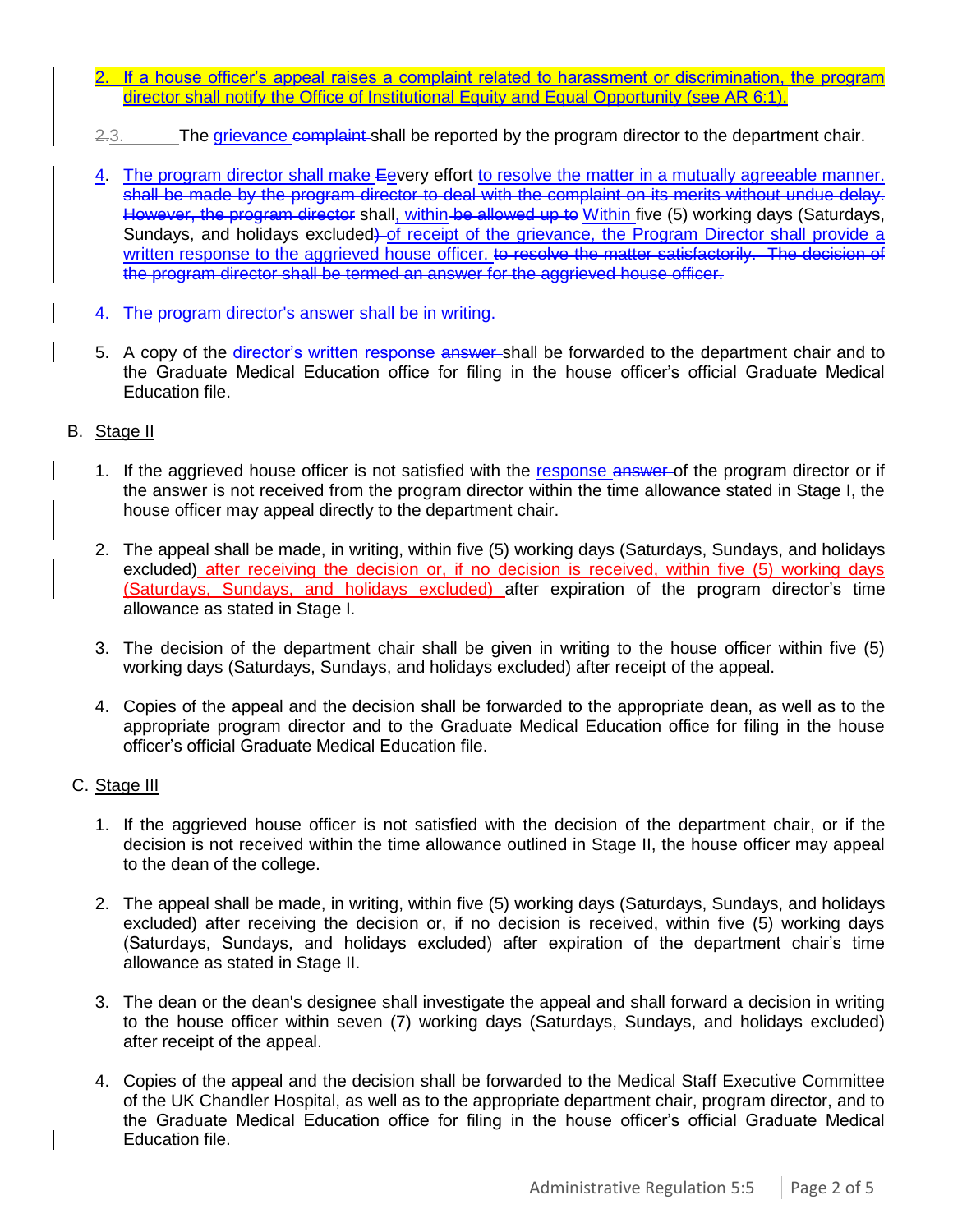- 5. In matters pertaining to a claim of an academic freedom violation, a house officer who is not satisfied with the outcome at the conclusion of the Stage III grievance process has the opportunity to be heard before the University Senate Advisory Committee on Privilege and Tenure (GR X.D; SR 1.4.4.2.B.2).
- 6. In all other appeals matters, the aggrieved house officer who is not satisfied with the decision of the dean at the conclusion of the Stage III grievance process may elect to pursue the Stage IV grievance process in the manner enumerated below.

#### D. Stage IV

The Stage IV grievance process shall be conducted in accordance with the policies and procedures prescribed in steps 1-7 immediately below.

- 1. If the aggrieved house officer is not satisfied with the decision of the dean, the house officer may appeal to the Medical Staff Executive Committee of the UK Chandler Hospital. if the stated grievance is one of the following:
	- a. A charge of unfair termination of residency;
	- b. Non-renewal of agreement (contract);
	- c. Non-promotion to the next level of training;
	- d. A charge of discriminatory act in violation of University fair employment rules and regulations;
	- e. A charge of violation of pertinent basic University policies, including the University's sexual harassment policy(s);
	- f. A charge of violation of the Code of Professional Behavior;
- 2. The appeal shall be made, in writing, within five (5) working days (Saturdays, Sundays, and holidays excluded) after receiving the decision or, if no decision is received, within five (5) working days (Saturdays, Sundays, and holidays excluded) after expiration of the dean's time allowance as stated in Stage III.
- 3. The Chair of the Medical Staff Executive Committee of the UK Chandler Hospital shall appoint a grievance hearing committee and shall designate a chair. The grievance hearing committee shall be composed of at least three (3) impartial members who are members of units outside the house officer's department and are either department chairs, program directors, or associate program directors.
- 4. The grievance hearing committee shall investigate the grievance, accumulate and study the facts in the case, conduct hearings if deemed necessary, and submit a written report of its findings and recommendations for disposition to the Medical Staff Executive Committee. When the formal disciplinary action is due to an academic deficiency or violation, no additional investigation by the grievance committee is required.

If the formal disciplinary action is the result of non-academic, disciplinary reason(s) including, but not limited to, ethical violations, violations of rules of conduct, and criminal convictions that can be adjudged objectively without any special expertise or credentials, the grievance committee shall conduct a hearing in accordance with the procedures set forth in section 5 below before submitting its findings and recommendations to the Medical Staff Executive Committee. The hearing shall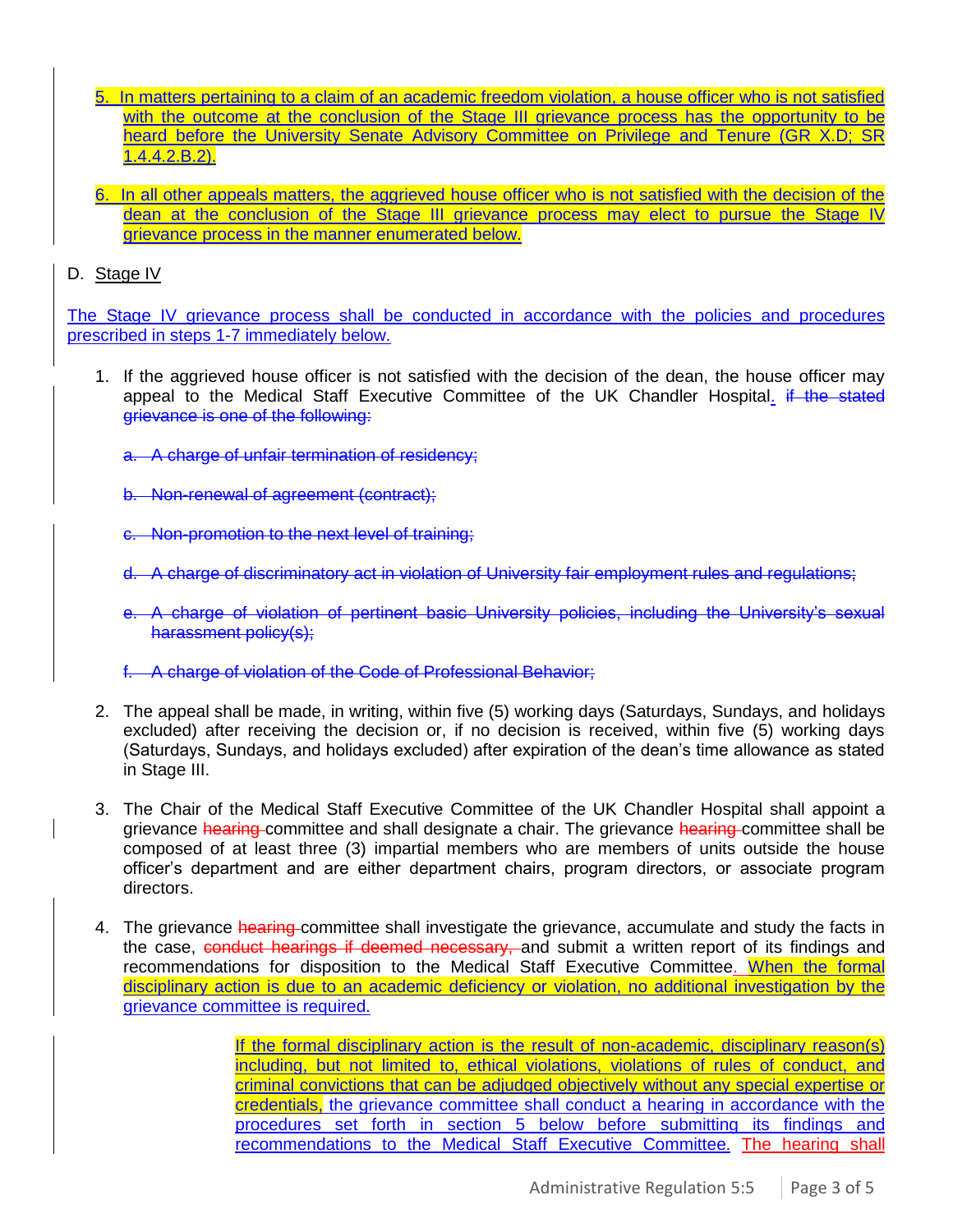commence no later than fifteen (15) working days after the Medical Staff Executive Committee received notice of the appeal from the house officer. If a hearing is not necessary, i.e. the dismissal or non-renewal is due to an academic violation or deficiency, the grievance committee shall submit its findings and recommendations to the Medical Staff Executive Committee within a period of ten (10) working days (Saturdays, Sundays, and holidays excluded) after notification of committee appointment, unless extended for cause.

- 5. The following procedures shall be followed in connection with each hearing;
	- a. The house officer shall be informed in writing of the reasons for appearance before any grievance committee and be given sufficient time to prepare for the appearance;
	- b. The house officer shall be provided with a copy of the rules and procedures governing the hearing before the grievance committee within a reasonable time prior to appearance before the committee;
	- c. The house officer shall be notified in writing of the grievance committee's composition with sufficient time before the date of the hearing to permit the house officer to identify any member of the committee who, in the opinion of the house officer, has a conflict of interest or personal bias and request the member be recused. The Chair of the Medical Staff Executive Committee shall make the determination either to retain or disqualify a member; (QUESTION: Shouldn't this be the Chair of the grievance committee??)
	- d. The hearing may be open or closed, according to the house officer's choice;
	- e. The information discussed shall be treated confidentially and shall not be discussed with those not involved with the hearing;
	- f. The University has the burden of proof. The standard of proof that shall apply is that a finding of responsibility is to be proven by a preponderance of the evidence. A preponderance of the evidence means that there is evidence that it is more probable than not that the violation occurred;
	- g. The Chair of the grievance committee shall read a brief summary of the charges against the house officer;
	- h. Each side, beginning with the University, shall be entitled to give a brief opening statement;
	- i. The University shall present its witnesses and evidence and the house officer shall have the right to question the University's witnesses. The house officer shall then be entitled to present his/her witnesses and evidence and the University shall have the right to question the student's witnesses;
	- j. The grievance committee members may ask questions of any witness who testifies;
	- k. The house officer cannot be compelled to give testimony and refusal to do so shall not be considered evidence of responsibility for the alleged violation;
	- l. After both sides have presented evidence, each side, beginning with the University, will be entitled to give a brief closing argument;
	- m. The house officer is entitled to have an advisor present during the hearing, and the advisor can be an attorney. A grievance committee hearing shall not be delayed, however, due to the unavailability of an advisor;